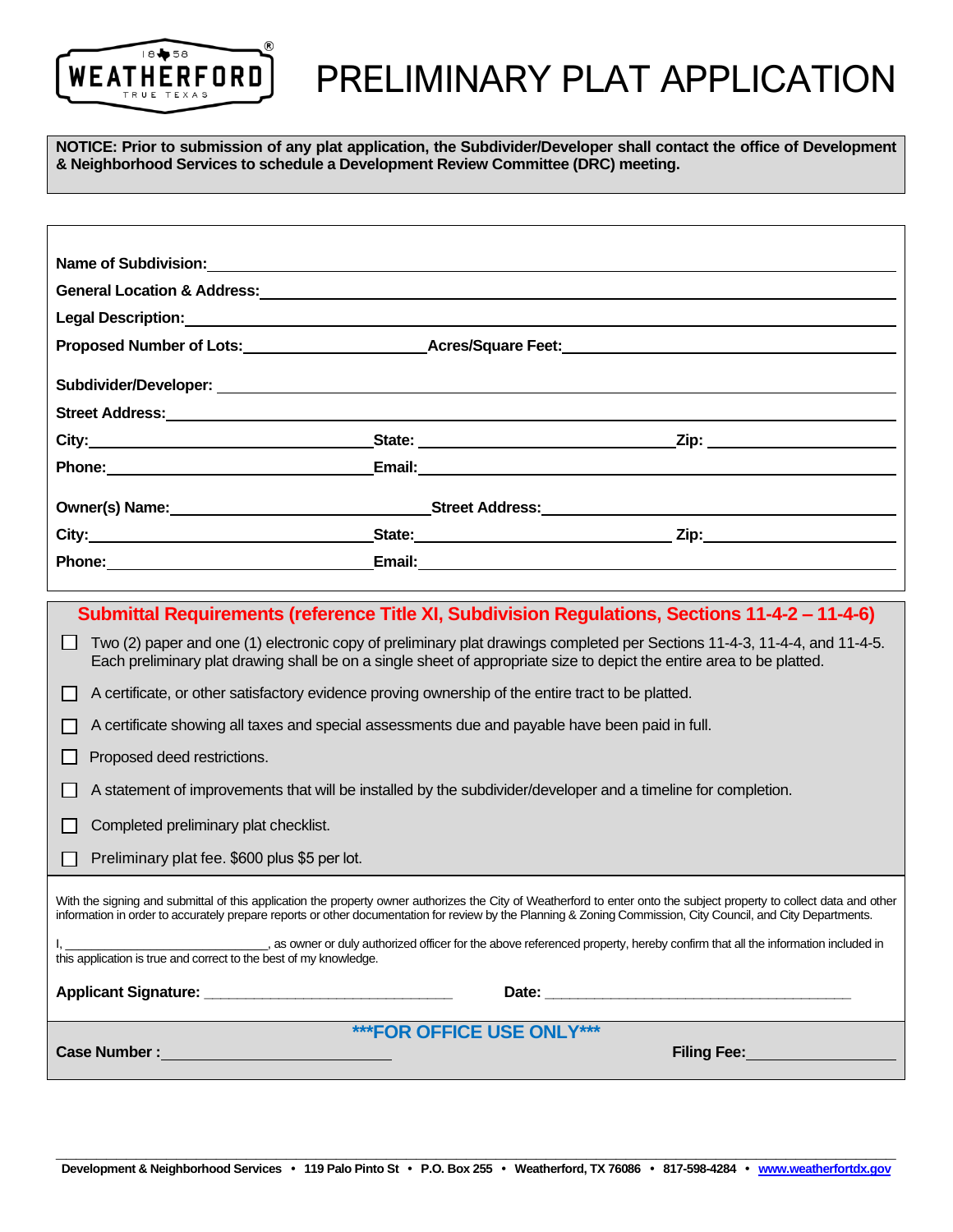

# PRELIMINARY PLAT CHECKLIST

**The following information shall be included on all sheets. Reference Sec.11-4-3, Title XI Subdivision Regulations. All sheets shall be drawn to legible scale on a single sheet of appropriate size with a graphic and written scale on the face of the drawings**.

| <b>YES</b> | <b>NO</b> | N/A | <b>Description</b>                                                                                              |
|------------|-----------|-----|-----------------------------------------------------------------------------------------------------------------|
|            |           |     | All bearings, distances, and elevations shall have as their basis the State Plane Coordinate System, North      |
|            |           |     | American Datum 1983 (NAD 83), Texas North Central Zone 4202. Elevations may be referenced to a City             |
|            |           |     | benchmark on the same datum.                                                                                    |
|            |           |     |                                                                                                                 |
|            |           |     | A north arrow, a vicinity or general location map, and map symbol legend.                                       |
|            |           |     | A title block containing:                                                                                       |
|            |           |     | The words "Preliminary Plat."                                                                                   |
|            |           |     | Previous subdivision information.                                                                               |
|            |           |     | Lot and block listing and, if applicable, phase number(s).                                                      |
|            |           |     | Number of lots within the subdivision, indicating separately the number of lots reserved for purposes other     |
|            |           |     | than development (e.g., open space, green space, storm water detention).                                        |
|            |           |     | Name of the Subdivision                                                                                         |
|            |           |     | Tract description, including total acreage of the subdivision                                                   |
|            |           |     | The date the drawing was produced.                                                                              |
|            |           |     | The name, address, and phone number of the surveyor and/or engineer that produced the plat.                     |
|            |           |     | The name, address, and phone number of the subdivider/developer of the property described in the plat.          |
|            |           |     | Adjacent corporate boundaries, county line, adjacent extraterritorial jurisdiction boundaries, and any adjacent |
|            |           |     | or relevant boundaries (i.e., utility districts, emergency services districts, or school districts).            |
|            |           |     | A reference to any filed deed restrictions for the subdivision shall be shown on the plat by note.              |

#### **Preliminary Plat Drawing Sheet 1: Proposed Subdivision. Reference Sec.11-4-4, Title XI Subdivision Regulations.**

| <b>YES</b> | NO | N/A | <b>Description</b>                                                                                                                                                                                                                                                                                             |
|------------|----|-----|----------------------------------------------------------------------------------------------------------------------------------------------------------------------------------------------------------------------------------------------------------------------------------------------------------------|
|            |    |     | Streets, showing the location, width, and names thereof, and showing the relationship of all streets to any<br>projected streets shown on any development plan adopted by the City.                                                                                                                            |
|            |    |     | Location and width of proposed alleys, sidewalks, trails, and pedestrian ways.                                                                                                                                                                                                                                 |
|            |    |     | Location and size in acres of proposed parks, playgrounds, school sites, or other special uses of land to be<br>considered for dedication to public use, or to be reserved by deed or covenant for the use of all property<br>owners in the subdivision, and any conditions of such dedication or reservation. |
|            |    |     | Location, width, beneficiary, and purpose of any easements.                                                                                                                                                                                                                                                    |
|            |    |     | Building setback lines with dimensions.                                                                                                                                                                                                                                                                        |
|            |    |     | The general utility plan of sewage collection, water supply, and storm water facilities.                                                                                                                                                                                                                       |
|            |    |     | Areas contributing drainage to the proposed subdivision shall be shown on small scale supplemental<br>drawings. Shall include the area, slope and type of development in the contributing area.                                                                                                                |

#### **Preliminary Plat Drawing Sheet 2: Existing Conditions. Reference Sec.11-4-5, Title XI Subdivision Regulations.**

| <b>YES</b> | <b>NO</b> | N/A | <b>Description</b>                                                                                                  |
|------------|-----------|-----|---------------------------------------------------------------------------------------------------------------------|
|            |           |     | Names & locations of adjacent subdivisions, lots, rights-of-way/streets, and tracts on or within one hundred        |
|            |           |     | twenty-five (125) feet of the subject tract                                                                         |
|            |           |     | All existing easements located on the subject tract.                                                                |
|            |           |     | All existing stormwater facilities, wastewater facilities, water facilities, gas mains, communication cables and    |
|            |           |     | facilities, electric lines and facilities, culverts, and any other above ground or underground installations within |
|            |           |     | or leading to the tract along with size, features, grades and locations shown.                                      |
|            |           |     | Permanent structures and other important features such as survey/abstract lines or jurisdictional lines.            |
|            |           |     | Topographical information including contour lines on a basis of not more than two (2') foot intervals.              |
|            |           |     | Existing zoning on and surrounding the tract.                                                                       |
|            |           |     | Areas in the effective one hundred (100) year floodplain.                                                           |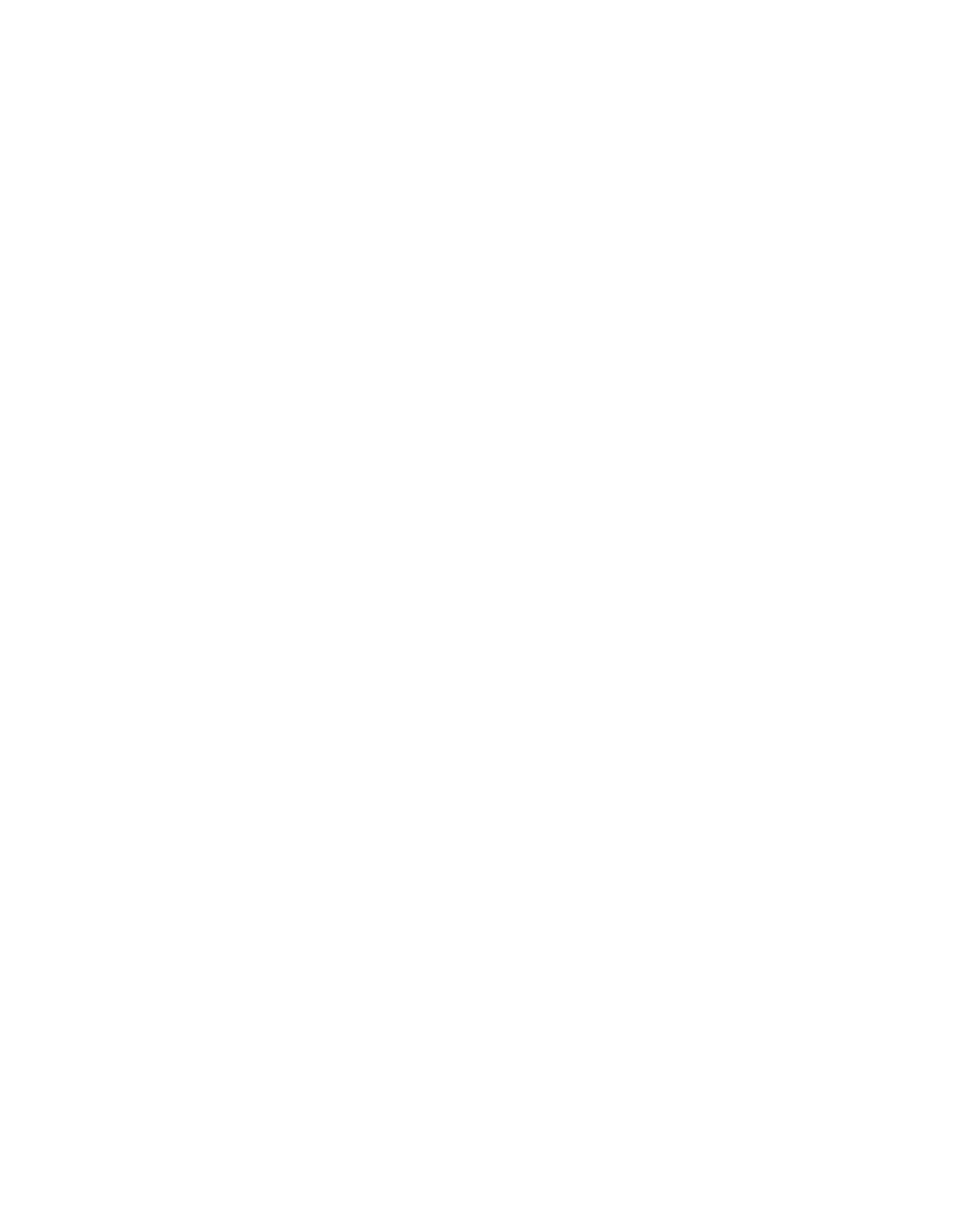

 **DEVELOPMENT REVIEW COMMITTEE (DRC) CHECKLIST**

**Prior to the submission of any plat or subdivision of land, the subdivider/developer shall contact the Development & Neighborhood Services Department to schedule a Development Review Committee (DRC) meeting. Reference Sec. 11-3-1, Title XI, Subdivision Regulations.**

**The DRC meeting is a non-binding pre-application meeting to assist the subdivider/developer to determine:** 

| <b>YES</b> | <b>NO</b> | N/A | <b>Description</b>                                                                                                                                                                                                                                                                                                                                                                                                                                                                                                                                            |
|------------|-----------|-----|---------------------------------------------------------------------------------------------------------------------------------------------------------------------------------------------------------------------------------------------------------------------------------------------------------------------------------------------------------------------------------------------------------------------------------------------------------------------------------------------------------------------------------------------------------------|
|            |           |     | Procedure for filing plats.                                                                                                                                                                                                                                                                                                                                                                                                                                                                                                                                   |
|            |           |     | Area subject to these requirements and any areas to be excluded from the plat.                                                                                                                                                                                                                                                                                                                                                                                                                                                                                |
|            |           |     | Provision of public utilities. It is the responsibility of the subdivider/developer to extend utilities to and through<br>the development, according to the City's adopted standards.                                                                                                                                                                                                                                                                                                                                                                         |
|            |           |     | General Plan requirements for improvements such as major streets, land use, parks, schools, and public<br>open space.                                                                                                                                                                                                                                                                                                                                                                                                                                         |
|            |           |     | Zoning requirements for the property in question and adjacent properties.                                                                                                                                                                                                                                                                                                                                                                                                                                                                                     |
|            |           |     | Floodplain: The Planning & Zoning Commission may, upon recommendation of the City Engineer or when it<br>deems necessary for the health, safety, and welfare of the present and future population of the area, prohibit<br>or otherwise restrict the subdivision or development of any portion of the property that lies adjacent to or<br>within the floodplain.                                                                                                                                                                                             |
|            |           |     | Stormwater: Generally, the plat will have to meet stormwater standards controlling downstream impacts as<br>outlined in the stormwater criteria and subject to approval by the City Engineer.                                                                                                                                                                                                                                                                                                                                                                 |
|            |           |     | Right-of-way dedication, easements, and street improvements: The arrangement, right of way, character,<br>extent, width, grade, lighting, signage, screening (where applicable) and location and construction of all<br>streets, sidewalks, and pathways shall conform to the City of Weatherford's Thoroughfare Plan and the City's<br>Engineering Design and Construction Manual (EDCM). All new street improvements will be at the<br>subdivider/developer's expense. Existing substandard streets may be required to be improved to current<br>standards. |
|            |           |     | The need for studies or detailed analysis that may be required in conjunction with a plat or development, that<br>may include but are not limited to traffic impact analysis, downstream drainage assessment, fire flow analysis,<br>wastewater flow analysis, groundwater availability study, and flood study.                                                                                                                                                                                                                                               |

**DRC meeting notes:**